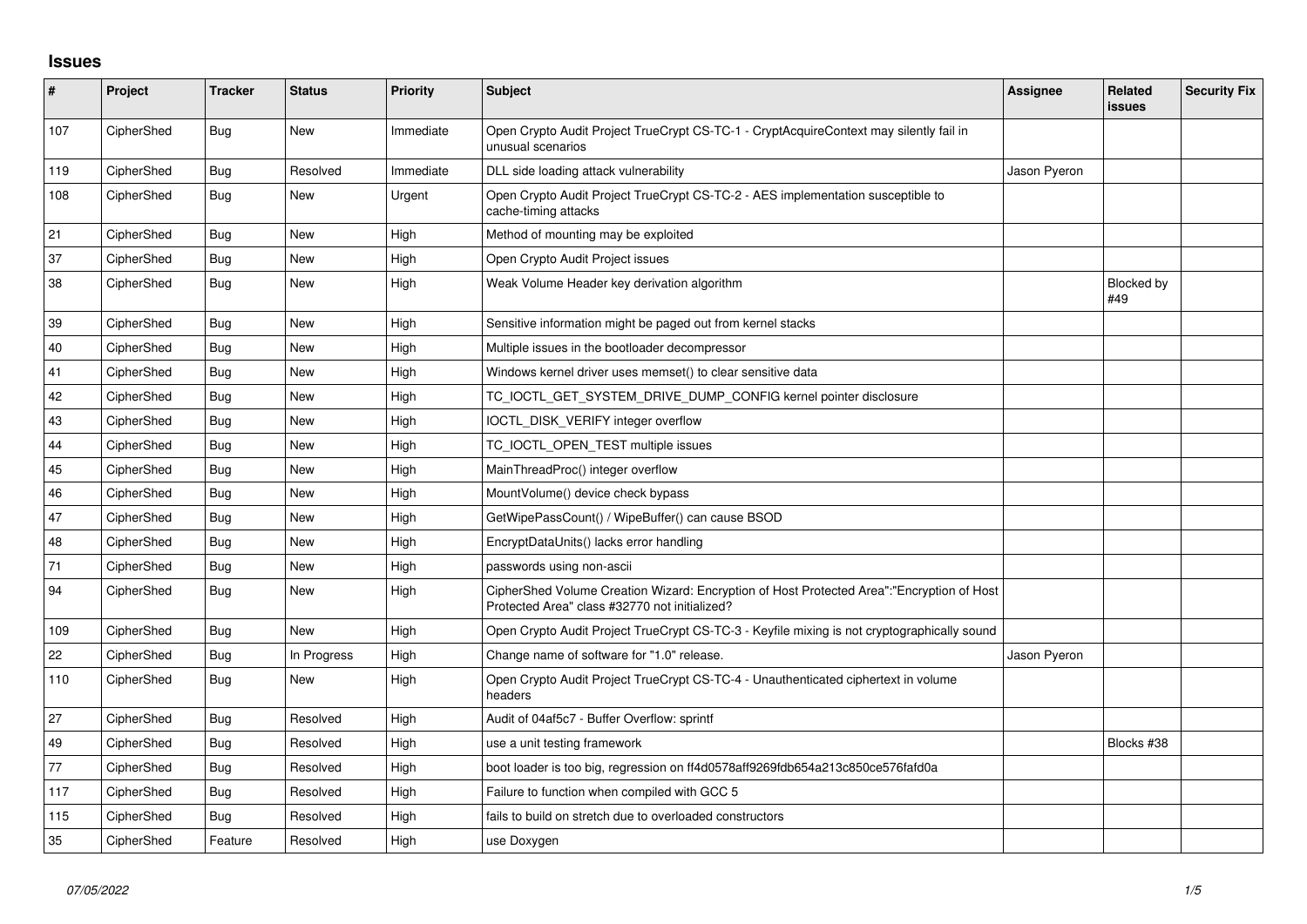| #   | Project    | <b>Tracker</b> | <b>Status</b> | <b>Priority</b> | <b>Subject</b>                                                                                           | <b>Assignee</b> | Related<br>issues | <b>Security Fix</b> |
|-----|------------|----------------|---------------|-----------------|----------------------------------------------------------------------------------------------------------|-----------------|-------------------|---------------------|
| 16  | CipherShed | Task           | New           | High            | Create list of all installed files / registry keys (Windows).                                            | Rocki H         | Related to<br>#2  |                     |
| 14  | CipherShed | <b>Bug</b>     | New           | Normal          | Fixes urls in ui (/applink? links)                                                                       |                 | Related to<br>#25 |                     |
| 26  | CipherShed | <b>Bug</b>     | New           | Normal          | Large External Drive Support on Mac (>512byte sector size)                                               |                 |                   |                     |
| 23  | CipherShed | <b>Bug</b>     | New           | Normal          | Windows 8 / 8.1 Fast Startup                                                                             | Rocki H         |                   |                     |
| 31  | CipherShed | <b>Bug</b>     | New           | Normal          | there is duplicate code for password character checking                                                  | Jason Pyeron    | Related to<br>#30 |                     |
| 63  | CipherShed | <b>Bug</b>     | New           | Normal          | 64 bit gui on 64 bit systems                                                                             |                 | Related to<br>#65 |                     |
| 72  | CipherShed | <b>Bug</b>     | New           | Normal          | The installation fails, but a message (from windows?) says it succeeds and asks if you want<br>to reboot |                 |                   |                     |
| 73  | CipherShed | <b>Bug</b>     | New           | Normal          | Truecrypt icon showing in taskbar                                                                        |                 |                   |                     |
| 74  | CipherShed | <b>Bug</b>     | New           | Normal          | Hardcoded Build date in Help->About window                                                               |                 |                   |                     |
| 76  | CipherShed | <b>Bug</b>     | New           | Normal          | MakeSelfExtractingPackage used in CI cannot have dialog boxes                                            |                 |                   |                     |
| 78  | CipherShed | <b>Bug</b>     | New           | Normal          | update the ciphershed.org website, automatically                                                         |                 |                   |                     |
| 83  | CipherShed | <b>Bug</b>     | New           | Normal          | deduplicate file names                                                                                   |                 |                   |                     |
| 84  | CipherShed | <b>Bug</b>     | New           | Normal          | wcsncpy is subject to buffer overflow                                                                    |                 |                   |                     |
| 85  | CipherShed | Bug            | New           | Normal          | Digcode.c is 9917 lines long, split it up                                                                |                 |                   |                     |
| 88  | CipherShed | <b>Bug</b>     | New           | Normal          | smart card support for containers                                                                        |                 |                   |                     |
| 95  | CipherShed | Bug            | New           | Normal          | Platform/SystemException.h and Common/Exception.h define the same class/struct                           |                 |                   |                     |
| 111 | CipherShed | <b>Bug</b>     | New           | Normal          | ui does not show free drives below c: e.g. A: or B:                                                      | Niklas Lemcke   |                   |                     |
| 116 | CipherShed | <b>Bug</b>     | New           | Normal          | create an option for private/global volume mounting                                                      |                 |                   |                     |
| 118 | CipherShed | Bug            | New           | Normal          | upgrading truecrpyt fails if truecrypt is pinned to the taskbar                                          |                 |                   |                     |
| 123 | CipherShed | <b>Bug</b>     | New           | Normal          | losetup anomaly with OpenSUSE 13.1                                                                       |                 |                   |                     |
| 51  | CipherShed | <b>Bug</b>     | In Progress   | Normal          | <b>GUID Partition Table (GPT)</b>                                                                        | Jason Pyeron    | Related to<br>#55 |                     |
| 55  | CipherShed | <b>Bug</b>     | In Progress   | Normal          | Unified Extensible Firmware Interface (UEFI)                                                             | Jason Pyeron    | Related to<br>#51 |                     |
| 30  | CipherShed | Bug            | Resolved      | Normal          | Allowed character description is wrong                                                                   |                 | Related to<br>#31 |                     |
| 28  | CipherShed | Bug            | Resolved      | Normal          | Audit of 04af5c7 - Buffer Overflow: strcat                                                               |                 |                   |                     |
| 29  | CipherShed | <b>Bug</b>     | Resolved      | Normal          | Audit of 04af5c7 - Buffer Overflow: strcpy                                                               | Jason Pyeron    |                   |                     |
| 86  | CipherShed | Bug            | Resolved      | Normal          | Make ciphershed window titlebars different                                                               |                 |                   |                     |
| 101 | CipherShed | Bug            | Resolved      | Normal          | boot loader password prompt takes 100% cpu in VM                                                         |                 |                   |                     |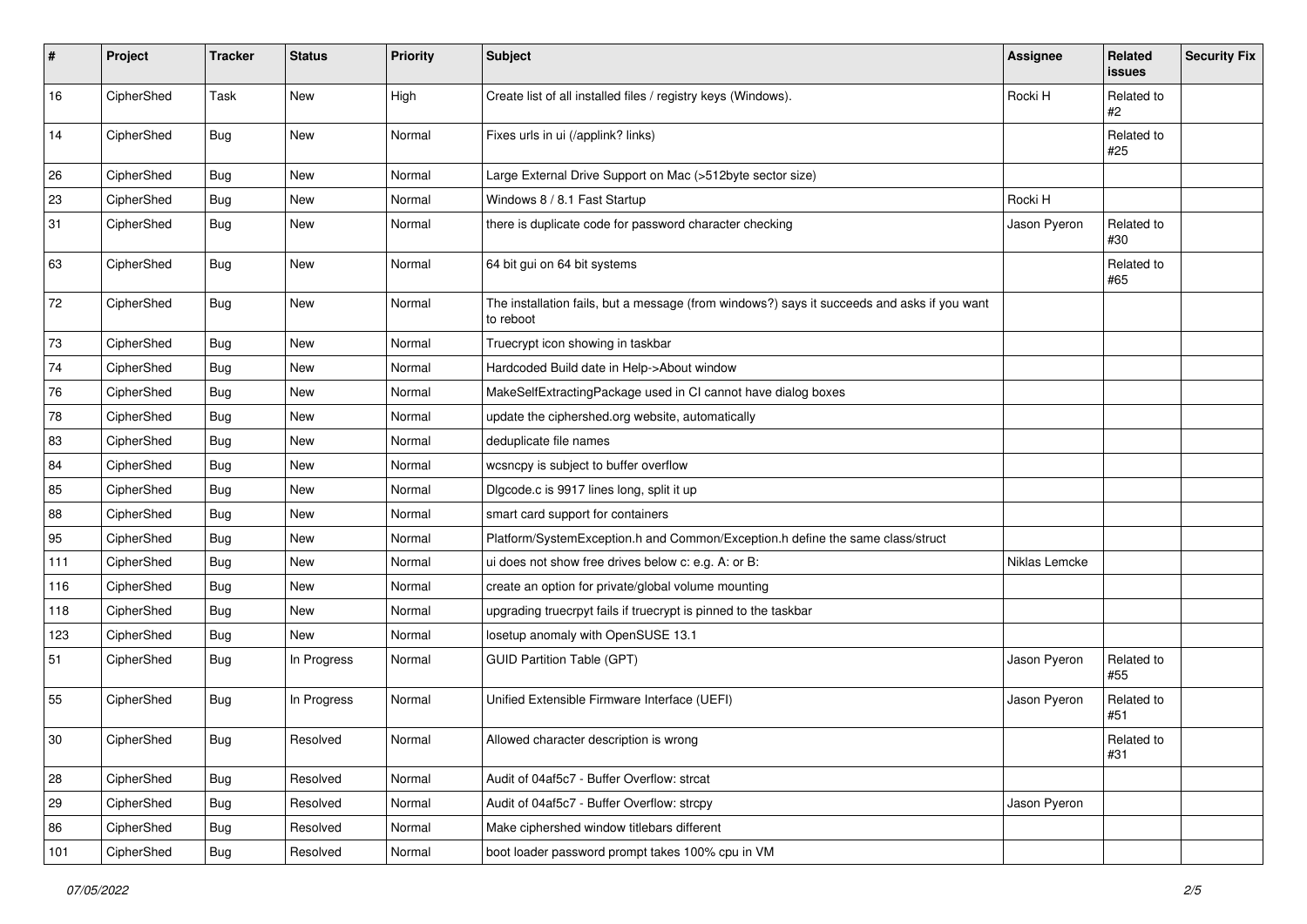| #   | Project    | <b>Tracker</b> | <b>Status</b> | Priority | <b>Subject</b>                                                                           | Assignee      | Related<br>issues | <b>Security Fix</b> |
|-----|------------|----------------|---------------|----------|------------------------------------------------------------------------------------------|---------------|-------------------|---------------------|
| 112 | CipherShed | <b>Bug</b>     | Resolved      | Normal   | uninstall on windows does not list version info                                          |               |                   |                     |
| 113 | CipherShed | <b>Bug</b>     | Resolved      | Normal   | remove the donate screen from the installer                                              |               |                   |                     |
| 125 | CipherShed | <b>Bug</b>     | Resolved      | Normal   | Makefile for bootloader fails on case sensitive filesystem                               |               |                   |                     |
| 126 | CipherShed | <b>Bug</b>     | Resolved      | Normal   | VS launcher breaks if using multiple VS and the default is not the one for CS            |               |                   |                     |
| 127 | CipherShed | <b>Bug</b>     | Resolved      | Normal   | remove #if 0 code                                                                        | Jason Pyeron  |                   |                     |
| 32  | CipherShed | Feature        | <b>New</b>    | Normal   | truecrypt.ch ideas thread                                                                |               |                   |                     |
| 33  | CipherShed | Feature        | New           | Normal   | windows comamnd line volume creation                                                     |               |                   |                     |
| 34  | CipherShed | Feature        | <b>New</b>    | Normal   | windows mount point support                                                              |               | Related to<br>#60 |                     |
| 36  | CipherShed | Feature        | New           | Normal   | support multiple actors to open an encrypted volume                                      |               |                   |                     |
| 50  | CipherShed | Feature        | New           | Normal   | Linux FDE                                                                                |               | Related to<br>#5  |                     |
| 57  | CipherShed | Feature        | New           | Normal   | Skein support                                                                            |               |                   |                     |
| 60  | CipherShed | Feature        | New           | Normal   | Enhanced UX - shell extension for container management                                   |               | Related to<br>#34 |                     |
| 61  | CipherShed | Feature        | <b>New</b>    | Normal   | optionally support TPM                                                                   |               |                   |                     |
| 62  | CipherShed | Feature        | New           | Normal   | Administrative Configuration for Enterprise IT                                           |               |                   |                     |
| 65  | CipherShed | Feature        | New           | Normal   | pure 64 bit version for windows                                                          |               | Related to<br>#63 |                     |
| 66  | CipherShed | Feature        | <b>New</b>    | Normal   | provide robust API for usermode interaction with kernel driver                           |               |                   |                     |
| 67  | CipherShed | Feature        | New           | Normal   | print a backup                                                                           |               |                   |                     |
| 70  | CipherShed | Feature        | <b>New</b>    | Normal   | track git info in build                                                                  |               |                   |                     |
| 81  | CipherShed | Feature        | New           | Normal   | Decrypt System drive via commandline                                                     |               |                   |                     |
| 82  | CipherShed | Feature        | <b>New</b>    | Normal   | add sparse file detection to non-windows versions                                        |               |                   |                     |
| 89  | CipherShed | Feature        | <b>New</b>    | Normal   | Support the Common Criteria Collaborative Protection Profile for Full Disk Encryption    |               |                   |                     |
| 90  | CipherShed | Feature        | New           | Normal   | cipher setting preference file                                                           |               |                   |                     |
| 91  | CipherShed | Feature        | <b>New</b>    | Normal   | use linked libraries in kernel driver to isolate logical units and later support plugins |               |                   |                     |
| 92  | CipherShed | Feature        | <b>New</b>    | Normal   | allow change of cipher/key on encrypted container without decrypting                     |               |                   |                     |
| 93  | CipherShed | Feature        | New           | Normal   | support "quick" encrypt for new media (especially flash/SSD)                             |               |                   |                     |
| 96  | CipherShed | Feature        | New           | Normal   | installer to incorporate a post-installation quick-start wizard                          |               |                   |                     |
| 97  | CipherShed | Feature        | New           | Normal   | Suggestion 1 - Do not use unknown terminology                                            | Niklas Lemcke |                   |                     |
| 98  | CipherShed | Feature        | New           | Normal   | Suggestion 2 - Do not misuse native UI controls                                          | Niklas Lemcke |                   |                     |
| 102 | CipherShed | Feature        | New           | Normal   | support for serial console in bootloader                                                 |               |                   |                     |
| 99  | CipherShed | Feature        | New           | Normal   | Suggestion 3-Separate required and optional input parameters                             |               |                   |                     |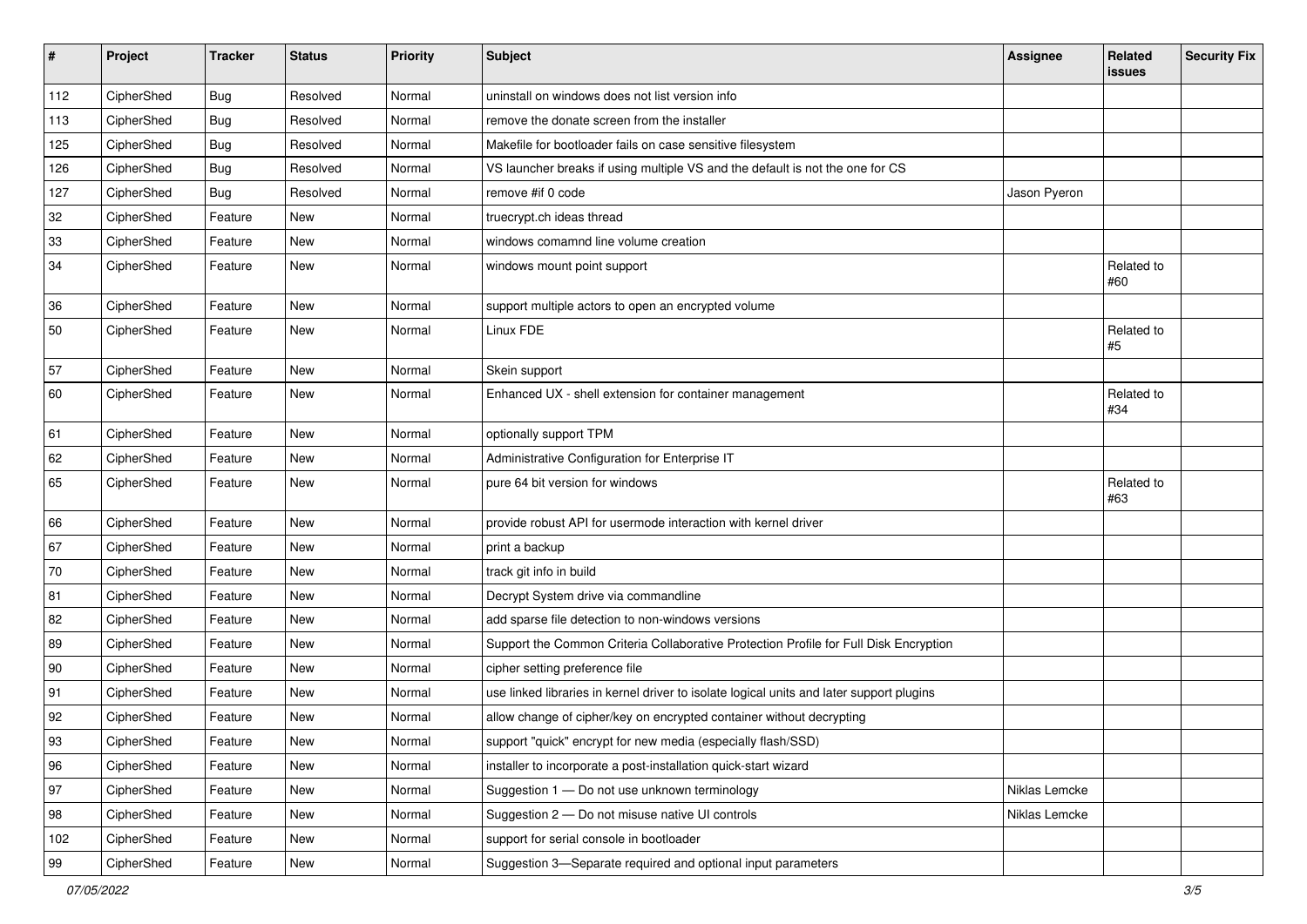| $\vert$ #        | Project    | <b>Tracker</b> | <b>Status</b> | <b>Priority</b> | <b>Subject</b>                                                                                | Assignee                    | Related<br>issues                                         | <b>Security Fix</b> |
|------------------|------------|----------------|---------------|-----------------|-----------------------------------------------------------------------------------------------|-----------------------------|-----------------------------------------------------------|---------------------|
| 100              | CipherShed | Feature        | <b>New</b>    | Normal          | Suggestion 4-Display the consequences of an action immediately (Immediacy of<br>consequences) |                             |                                                           |                     |
| 121              | CipherShed | Feature        | New           | Normal          | Support "not" burning CD on encrypting disk operation                                         |                             | Related to<br>#68                                         |                     |
| 122              | CipherShed | Feature        | New           | Normal          | support key escrow                                                                            |                             | Related to<br>#68                                         |                     |
| 124              | CipherShed | Feature        | <b>New</b>    | Normal          | investigate switch to FUDforum from phpBB                                                     |                             |                                                           |                     |
| $\mathbf{1}$     | CipherShed | Task           | New           | Normal          | Detailed review of Windows constant strings                                                   | Paweł<br>Zegartowski        | Related to<br>#2                                          |                     |
| $\vert$ 2        | CipherShed | Task           | New           | Normal          | Upgrade installer to uninstall TrueCrypt                                                      |                             | Related to<br>#1, Related<br>to #13,<br>Related to<br>#16 |                     |
| 3                | CipherShed | Task           | <b>New</b>    | Normal          | Finish initial bitmaps and icons                                                              |                             |                                                           |                     |
| 4                | CipherShed | Task           | New           | Normal          | Get Windows executable signing key                                                            | <b>Bill Cox</b>             |                                                           |                     |
| 5                | CipherShed | Task           | New           | Normal          | Linux build, installer, VM                                                                    | Kyle Marek                  | Related to<br>#50                                         |                     |
| 6                | CipherShed | Task           | New           | Normal          | Windows build, installer, VM                                                                  | <b>Bill Cox</b>             |                                                           |                     |
| 7                | CipherShed | Task           | New           | Normal          | Mac build, installer, VM                                                                      | Jason Pyeron                |                                                           |                     |
| $\boldsymbol{8}$ | CipherShed | Task           | <b>New</b>    | Normal          | Get graphics artist to work on artwork, icons                                                 |                             |                                                           |                     |
| <u>g</u>         | CipherShed | Task           | <b>New</b>    | Normal          | Create check-list of features to be tested                                                    | Pier-Luc Caron<br>St-Pierre |                                                           |                     |
| 13               | CipherShed | Task           | <b>New</b>    | Normal          | List of all version numbers                                                                   | Rocki H                     | Related to<br>#2                                          |                     |
| 15               | CipherShed | Task           | New           | Normal          | Create Gnu Info page                                                                          | Eugene Wang                 | Related to<br>#12                                         |                     |
| 17               | CipherShed | Task           | New           | Normal          | Create debian packaging                                                                       |                             |                                                           |                     |
| $18$             | CipherShed | Task           | New           | Normal          | Create rpm packaging                                                                          |                             |                                                           |                     |
| 19               | CipherShed | Task           | <b>New</b>    | Normal          | Create pkgbuild for arch                                                                      |                             |                                                           |                     |
| 20               | CipherShed | Task           | <b>New</b>    | Normal          | Create dmg for os x                                                                           |                             |                                                           |                     |
| 24               | CipherShed | Task           | New           | Normal          | Add Windows 8 / Server 2012                                                                   | Rocki H                     |                                                           |                     |
| 25               | CipherShed | Task           | New           | Normal          | Broken applinks                                                                               |                             | Related to<br>#14                                         |                     |
| 64               | CipherShed | Task           | New           | Normal          | Rewrite or remove LongReverse in Common/Dlgcode.c                                             |                             |                                                           |                     |
| 114              | CipherShed | Task           | New           | Normal          | Real, unified makefiles                                                                       | Kyle Marek                  |                                                           |                     |